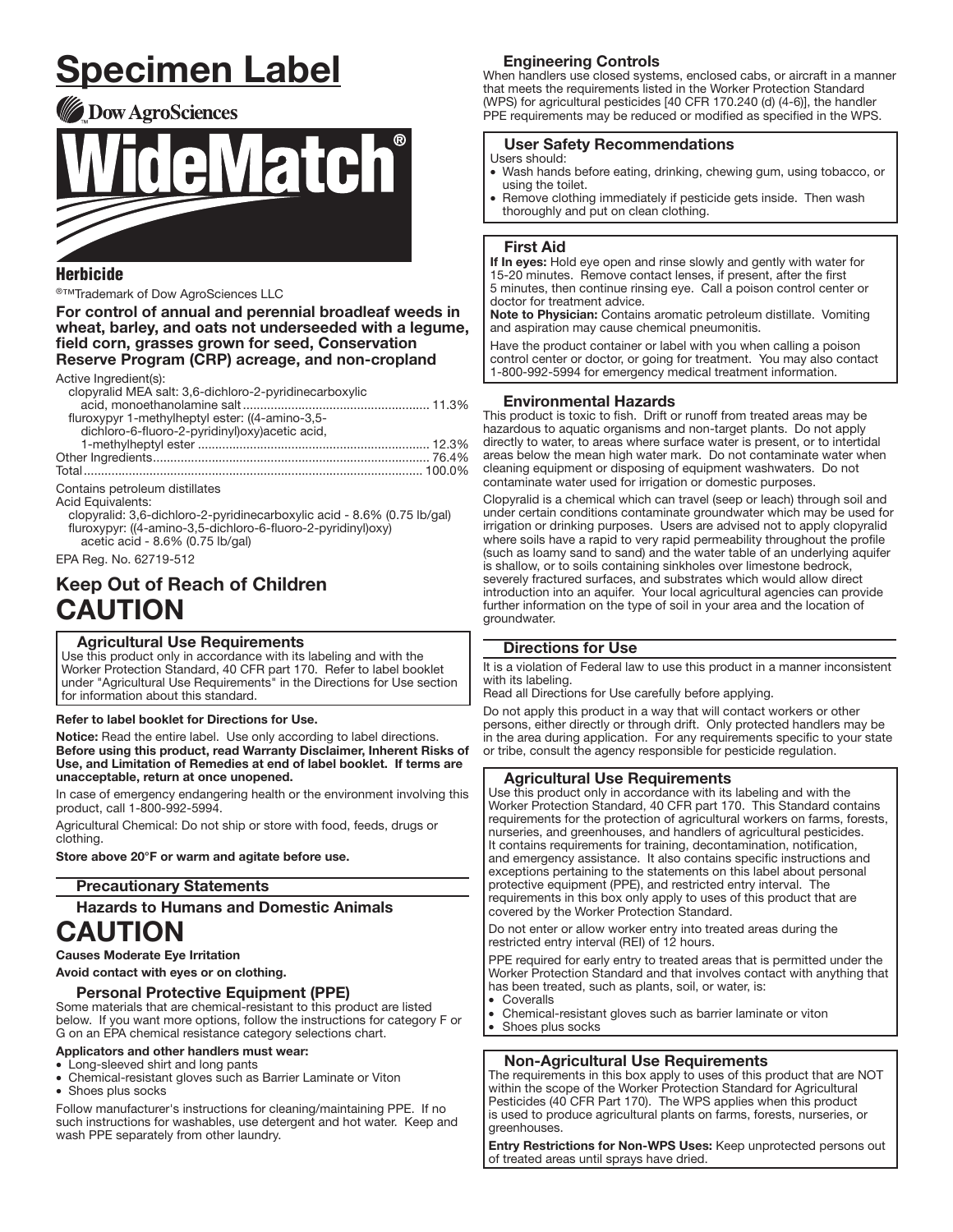## Storage and Disposal

Do not contaminate water, food, feed or fertilizer by storage or disposal. Pesticide Storage: Store above 20°F or warm and agitate before use. Pesticide Disposal: Pesticide wastes are toxic. Improper disposal of excess pesticide, spray mixture, or rinsate is a violation of Federal Law. If these wastes cannot be disposed of by use according to label instructions, contact your State Pesticide or Environmental Control Agency, or the Hazardous Waste representative at the nearest EPA Regional Office for guidance.

## Nonrefillable containers 5 gallons or less:

Container Handling: Nonrefillable container. Do not reuse or refill this container.

Triple rinse or pressure rinse container (or equivalent) promptly after emptying. Triple rinse as follows: Empty the remaining contents into application equipment or a mix tank and drain for 10 seconds after the flow begins to drip. Fill the container 1/4 full with water and recap. Shake for 10 seconds. Pour rinsate into application equipment or a mix tank or store rinsate for later use or disposal. Drain for 10 seconds after the flow begins to drip. Repeat this procedure two more times. Pressure rinse as follows: Empty the remaining contents into application equipment or a mix tank and continue to drain for 10 seconds after the flow begins to drip. Hold container upside down over application equipment or mix tank or collect rinsate for later use or disposal. Insert pressure rinsing nozzle in the side of the container, and rinse at about 40 psi for at least 30 seconds. Drain for 10 seconds after the flow begins to drip. Then offer for recycling if available or puncture and dispose of in a sanitary landfill, or by incineration, or by other procedures allowed by state and local authorities.

#### Refillable containers larger than 5 gallons:

Container Handling: Refillable container. Refill this container with pesticide only. Do not reuse this container for any other purpose. Cleaning the container before final disposal is the responsibility of the person disposing of the container. Cleaning before refilling is the responsibility of the refiller. To clean the container before final disposal, empty the remaining contents from this container into application equipment or a mix tank. Fill the container about 10% full with water and, if possible, spray all sides while adding water. If practical, agitate vigorously or recirculate water with the pump for two minutes. Pour or pump rinsate into application equipment or rinsate collection system. Repeat this rinsing procedure two more times.

#### Nonrefillable containers larger than 5 gallons:

Container Handling: Nonrefillable container. Do not reuse or refill this container.

| Triple rinse or pressure rinse container (or equivalent) promptly after           |
|-----------------------------------------------------------------------------------|
| emptying. Triple rinse as follows: Empty the remaining contents into              |
| application equipment or a mix tank. Fill the container 1/4 full with water.      |
| Replace and tighten closures. Tip container on its side and roll it back and      |
| forth, ensuring at least one complete revolution, for 30 seconds. Stand           |
| the container on its end and tip it back and forth several times. Turn the        |
| container over onto its other end and tip it back and forth several times.        |
| Empty the rinsate into application equipment or a mix tank or store rinsate       |
| for later use or disposal. Repeat this procedure two more times. <b>Pressure</b>  |
| rinse as follows: Empty the remaining contents into application equipment         |
| or a mix tank and continue to drain for 10 seconds after the flow begins to       |
| drip. Hold container upside down over application equipment or mix tank           |
| or collect rinsate for later use or disposal. Insert pressure rinsing nozzle in   |
| the side of the container, and rinse at about 40 psi for at least 30 seconds.     |
| Drain for 10 seconds after the flow begins to drip. Then offer for recycling if   |
| available, or puncture and dispose of in a sanitary landfill, or by incineration, |
| or by other procedures allowed by state and local authorities.                    |

## General Information

system�

WideMatch® herbicide is recommended for selective control of annual and perennial broadleaf weeds in wheat, barley, and oats not underseeded with a legume, field corn, grasses grown for seed, Conservation Reserve Program (CRP) acreage, and non-cropland.

## Application Precautions and Restrictions

- Do not apply WideMatch directly to, or allow spray drift to come in contact with broadleaf crops or other susceptible broadleaf plants, including, but not limited to, alfalfa, canola, beans, cotton, flowers, grapes, lettuce, lentils, mustard, peas, potatoes, radishes, soybeans, sugar beets, sunflowers, tobacco, tomatoes, vegetables, or other desirable broadleaf crops or ornamental plants or soil where sensitive crops will be planted the same season.
- Avoid application where proximity of susceptible crops or other
- desirable plants is likely to result in exposure to spray or spray drift. • Do not contaminate irrigation ditches or water used for domestic
- purposes� • Chemigation: Do not apply this product through any type of irrigation
- Many forbs (desirable broadleaf forage plants) are susceptible to WideMatch. Do not spray CRP or non-cropland containing desirable forbs, especially legumes, unless injury can be tolerated.
- Do not transfer livestock from treated grazing areas (or feed treated hay) to sensitive broadleaf crop areas without first allowing 7 days of grazing on an untreated pasture (or feeding of untreated hay). If livestock are transferred within less than 7 days of grazing untreated pasture or eating untreated hay, urine and manure may contain enough clopyralid to cause injury to sensitive broadleaf plants.
- Do not use on newly seeded areas until grass is well established as indicated by vigorous growth and development of tillers and secondary roots�
- Field Bioassay Instructions: In fields previously treated with this product, plant short test rows of the intended rotational crop across the original direction of application in a manner to sample variability in field conditions such as soil texture, soil organic matter, soil pH, or drainage. The field bioassay can be initiated at any time between harvest of the treated crop and the planting of the intended rotational crop. Observe the test crop for herbicidal activity, such as poor stand (effect on seed germination) chlorosis (yellowing), and necrosis (dead leaves or shoots), or stunting (reduced growth). If herbicidal symptoms do not occur, the test crop can be grown. If there is apparent herbicidal activity, do not plant the field to the test rotational crop; plant only a labeled crop or crop listed in the table below for which the rotational interval has clearly been met.

#### Crop Rotation Intervals

Residues of WideMatch in treated plant tissues, including the treated crop or weeds, which have not completely decayed may affect succeeding susceptible crops.

#### Crop Rotation Intervals for All States Except Idaho, Nevada, Oregon, Utah and Washington

Note: Numbers in parenthesis and <sup>†</sup> refer to footnotes following tables.

| <b>Rotation Crops (1)</b>                                                                                                                   | Rotation Interval <sup>†</sup> |
|---------------------------------------------------------------------------------------------------------------------------------------------|--------------------------------|
| barley, grasses, field corn, oats, sweet<br>corn, wheat                                                                                     | Anytime                        |
| canola (rapeseed), cole crops (Brassica<br>species), flax, garden beet, popcorn,<br>spinach, sugarbeet, turnip                              | 120 days                       |
| alfalfa, asparagus, dry beans, field<br>peas (2), grain sorghum, mint, onions,<br>safflower, soybeans, strawberries,<br>sunflower           | 10.5 months                    |
| chick peas, lentils, potatoes (including<br>potatoes grown for seed), and<br>broadleaf crops grown for seed<br>(excluding Brassica species) | 18 months                      |

- 1. A field bioassay is recommended prior to planting any broadleaf crops that are not listed. Do not rotate to unlisted crops prior to 10.5 months following application.
- 2. For rotation to field peas in 10.5 months, precipitation must be greater than 7.0 inches during the 10.5 months following application of WideMatch and greater than 5.5 inches during the June 1 through August 31 time period following application. Otherwise, rotation to field peas is recommended 18 months following application.

#### Crop Rotation Intervals for Idaho, Nevada, Oregon, Utah and Washington Only

| <b>Rotation Crops (1)</b>                                                                                                                                                                                                    | <b>Rotation Interval<sup>t</sup></b> |
|------------------------------------------------------------------------------------------------------------------------------------------------------------------------------------------------------------------------------|--------------------------------------|
| barley, grasses, field corn, oats, sweet<br>corn, wheat                                                                                                                                                                      | Anytime                              |
| canola (rapeseed), cole crops (includes<br>Brassica species grown for seed),<br>flax, garden beet, popcorn, spinach,<br>sugarbeet, turnip                                                                                    | 120 days                             |
| alfalfa, asparagus, dry beans, grain<br>sorghum, soybeans, mint, onions,<br>strawberries, sunflower                                                                                                                          | 12 months                            |
| broadleaf crops grown for seed<br>(excluding Brassica species), carrots,<br>celery, chick peas, cotton, field peas,<br>lentils, lettuce, melons, potatoes<br>(including potatoes grown for seed),<br>safflower, and tomatoes | 18 months                            |

1. A field bioassay is recommended prior to planting any broadleaf crops that are not listed. Do not rotate to unlisted crops prior to 12 months following application.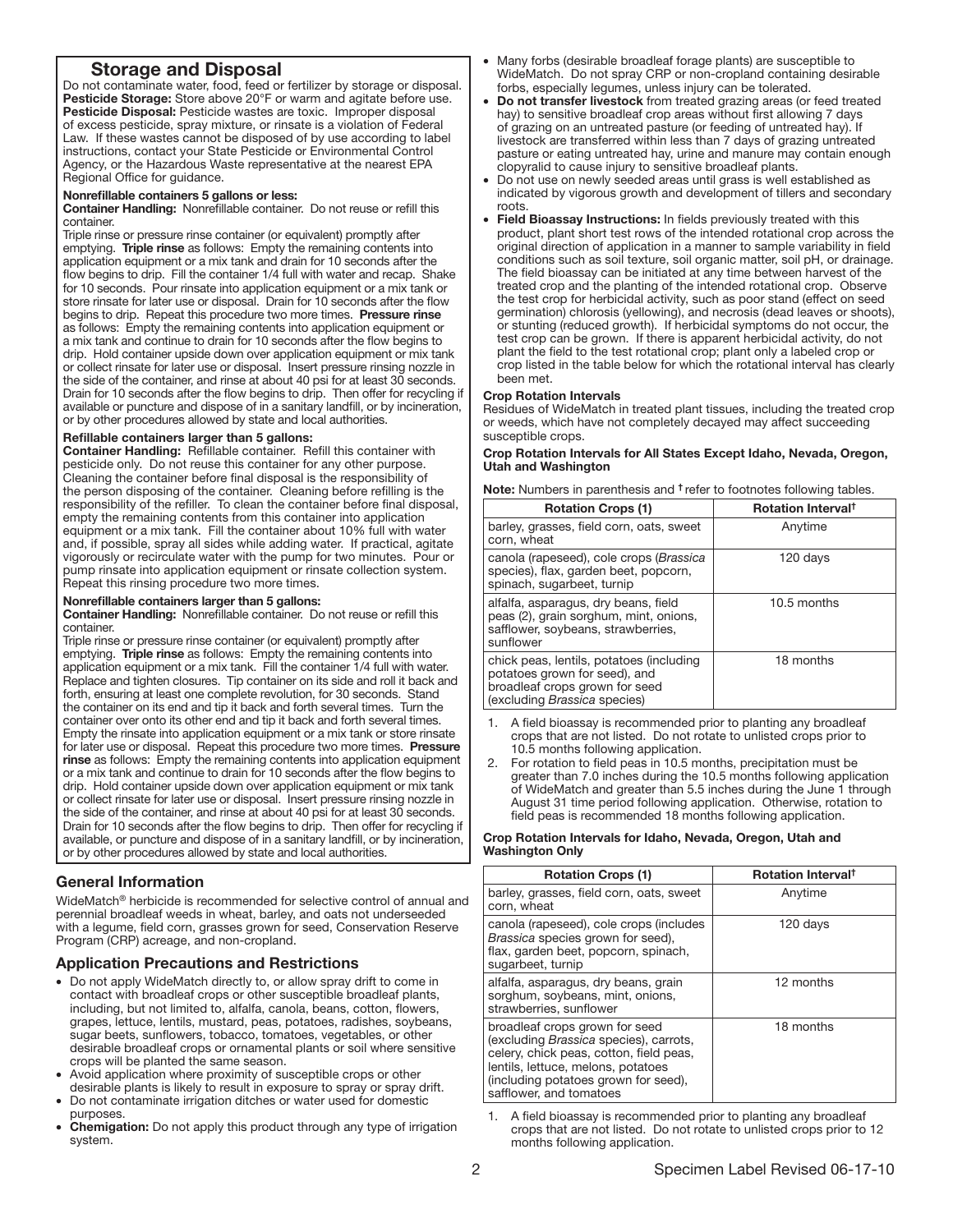<sup>†</sup> Note: The above crop rotation intervals are based on average annual precipitation, regardless of irrigation practices. Observance of recommended crop rotation intervals should result in adequate safety to rotational crops. However, WideMatch is dissipated in the soil by microbial activity and the rate of microbial activity is dependent on several interrelating factors including soil moisture, temperature and organic matter. Therefore, accurate prediction of rotational crop safety is not possible. In areas of low organic matter  $\approx$  2.0%) and less than 15 inches average annual precipitation, potential for crop injury may be reduced by burning or removal of plant residues, supplemental fall irrigation and deep moldboard plowing prior to planting the sensitive crop.

## Avoiding Injury to Non-Target Plants

This product can affect susceptible broadleaf plants directly through foliage and indirectly by root uptake from treated soil. Do not apply WideMatch directly to, or allow spray drift to come in contact with broadleaf crops, including, but not limited to alfalfa, canola, beans, cotton, fiowers, grapes, lettuce, lentils, mustard, peas, potatoes, radishes, soybeans, sugar beets, sunfiowers, tobacco, tomatoes, vegetables, or other desirable broadleaf crops or ornamental plants or soil where sensitive crops will be planted the same season. (See guidance in section entitled Crop Rotation Intervals.)

Residues in Plants or Manure: Do not use plant residues, including hay or straw from treated areas, or manure or bedding straw from animals that have grazed or consumed forage from treated areas, for composting or mulching, where susceptible plants may be grown the following season. Do not spread manure from animals that have grazed or consumed forage or hay from treated areas on land used for growing susceptible broadleaf crops. To promote herbicidal decomposition, plant residues should be evenly incorporated or burned. Breakdown of clopyralid in crop residues or manure is more rapid under warm, moist soil conditions and may be enhanced by supplemental irrigation.

Avoid Movement of Treated Soil: Avoid conditions under which soil from treated areas may be moved or blown to areas containing susceptible plants. Wind-blown dust containing clopyralid may produce visible symptoms, such as epinasty (downward curving or twisting of leaf petioles or stems) when deposited on susceptible plants; however, serious injury is unlikely. To minimize potential movement of clopyralid on windblown dust, avoid treatment of powdery dry or light sandy soils until soil has been settled by rainfall or irrigation or irrigate shortly after application.

## Precautions for Avoiding Spray Drift

Spray drift, even very small quantities of the spray that may not be visible, may severely injure susceptible crops whether dormant or actively growing. When applying WideMatch, use low-pressure equipment capable of producing sprays of uniform droplet size with a minimum of fine spray droplets. Under adverse weather conditions, fine spray droplets that do not settle rapidly onto target vegetation may be carried a considerable distance from the treatment area. A drift control or spray thickening agent may be used with this product to improve spray deposition and minimize the potential for spray drift. If used, follow all use recommendations and precautions on the product label.

Ground Applications: To minimize spray drift, apply WideMatch in a total spray volume of 10 gallons or more per acre using spray equipment designed to produce large-droplet, low pressure sprays. Refer to the spray equipment manufacturer's recommendations for detailed information on nozzle types, arrangement, spacing and operating height and pressure. Spot treatments should be applied only with a calibrated boom to prevent over application. Operate equipment at spray pressures no greater than is necessary to produce a uniform spray pattern. Operate the spray boom no higher than is necessary to produce a uniformly overlapping pattern between spray nozzles. Do not apply with hollow cone-type insecticide nozzles or other nozzles that produce a fine-droplet spray.

Aerial Application: To minimize spray drift, apply WideMatch in a total spray volume of 3 gallons or more per acre. Drift potential is lowest between wind speeds of 2 to 10 mph. However, many factors, including droplet size and equipment type, determine drift potential at any given speed. Application should be avoided below 2 mph due to variable wind direction and high potential for temperature inversion. Spray drift from aerial application can be minimized by applying a coarse spray at spray boom pressure no greater than 30 psi; by using straight-stream nozzles directed straight back; and by using a spray boom no longer than 3/4 the rotor or wing span of the aircraft. Spray pattern and droplet size distribution can be evaluated by applying sprays containing a watersoluble dye marker or appropriate drift control agents over a paper tape (adding machine tape). Mechanical flagging devices may also be used.

Do not apply under conditions of a low level air temperature inversion. A temperature inversion is characterized by little or no wind and lower air temperature near the ground than at higher levels. The

behavior of smoke generated by an aircraft mounted device or continuous smoke column released at or near site of application will indicate the direction and velocity of air movement. A temperature inversion is indicated by layering of smoke at some level above the ground and little or no lateral movement.

## Spray Drift Management

Avoiding spray drift at the application site is the responsibility of the applicator. The interaction of many equipment-and-weather-related factors determine the potential for spray drift. The applicator and the grower are responsible for considering all these factors when making decisions. The following drift management requirements must be followed to avoid off-target drift movement from aerial applications to agricultural field crops. These requirements do not apply to forestry applications, public health uses or to applications using dry formulations.

- The distance of the outer most nozzles on the boom must not exceed 75% the length of the wingspan or 90% of rotor width.
- Nozzles must always point backward parallel with the air stream and never be pointed downwards more than 45 degrees.

Where states have more stringent regulations, they should be observed.

The applicator should be familiar with and take into account the information covered in the following Aerial Drift Reduction Advisory Information:

## Importance of Droplet Size

The most effective way to reduce drift potential is to apply large droplets. The best drift management strategy is to apply the largest droplets that provide sufficient coverage and control. Applying larger droplets reduces drift potential, but will not prevent drift if applications are made improperly, or under unfavorable environmental conditions (see Wind, Temperature and Humidity, and Temperature Inversion section of this label).

#### Controlling Droplet Size

Volume-Use high flow rate nozzles to apply the highest practical spray volume. Nozzles with higher rated flows produce larger droplets. Pressure-Use the lower spray pressures recommended for the nozzle. Higher pressure reduces droplet size and does not improve canopy penetration. When higher flow rates are needed, use higher flow rate nozzles instead of increasing pressure.

Number of Nozzles-Use the minimum number of nozzles that provide uniform coverage.

Nozzle Orientation-Orienting nozzles so that the spray is released backwards, parallel to the airstream will produce larger droplets than other orientations. Significant deflection from the horizontal will reduce droplet size and increase drift potential.

Nozzle Type - Use a nozzle type that is designed for the intended application. With most nozzle types, narrower spray angles produce larger droplets. Consider using low-drift nozzles. Solid stream nozzles oriented straight back produce larger droplets than other nozzle types.

Boom Length: For some use patterns, reducing the effective boom length to less than 75% of the wingspan or 90% of rotor width may further reduce drift without reducing swath width.

Application: Applications should not be made at a height greater than 10 feet above the top of the largest plants unless a greater height is required for aircraft safety. Making applications at the lowest height that is safe reduces exposure of droplets to evaporation and wind.

Swath Adjustment - When applications are made with a crosswind, the swath will be displaced downwind. Therefore, on the up and downwind edges of the field, the applicator must compensate for this displacement by adjusting the path of the aircraft upwind. Swath adjustment distance should increase, with increasing drift potential (higher wind, smaller drops, etc.).

Wind: Drift potential is lowest between wind speeds of 2 to 10 mph. However, many factors, including droplet size and equipment type determine drift potential at any given speed. Application should be avoided below 2 mph due to variable wind direction and high inversion potential. Note: Local terrain can influence wind patterns. Every applicator should be familiar with local wind patterns and how they affect drift.

Temperature and Humidity: When making applications in low relative humidity, set up equipment to produce larger droplets to compensate for evaporation. Droplet evaporation is most severe when conditions are both hot and drv.

Temperature Inversions: Applications should not occur during a temperature inversion, because drift potential is high. Temperature inversions restrict vertical air mixing, which causes small-suspended droplets to remain in a concentrated cloud. This cloud can move in unpredictable directions due to the light variable winds common during inversions. A temperature inversion is characterized by increasing temperature with altitude and commonly develops at night when there is limited cloud cover and calm conditions. They begin to form as the sun sets and often continue into the morning. Presence of a temperature inversion is indicated by ground fog; however, if ground fog is not present,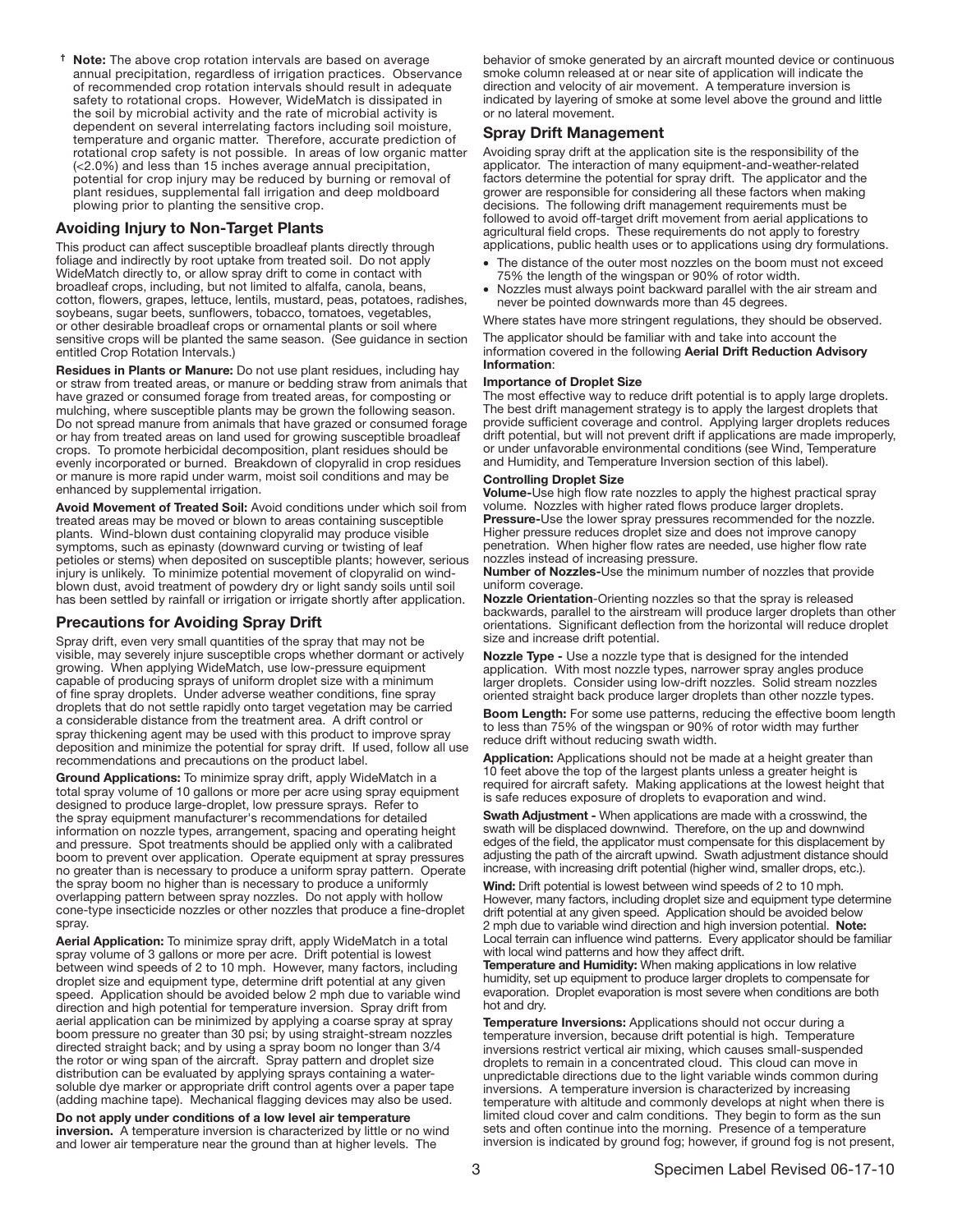a temperature inversion can also be indicated by movement of smoke from a ground or an aircraft smoke generator. Smoke that forms a layer and moves laterally in a connected cloud (under low wind conditions) is an indication of inversion conditions, while smoke that moves upward and dissipates rapidly is an indication of good vertical air mixing.

Sensitive Areas: The pesticide should only be applied when the potential for drift to adjacent sensitive areas (e.g., residential areas, bodies of water, known habitat for threatened or endangered species, non-target crops) is minimal (e.g., when wind is blowing away from the sensitive areas).

#### Sprayer Clean-Out

To avoid injury to desirable plants, equipment used to apply WideMatch should be thoroughly cleaned before re-using to apply any other chemicals�

- 1. Rinse and flush application equipment thoroughly at least 3 times with water after use. Dispose of rinse water by application to treatment area or in non-cropland area away from water supplies.
- 2. During the second rinse, add 1 quart of household ammonia for every 25 gallons of water. Circulate the solution through the entire system so that all internal surfaces are contacted (15 to 20 minutes). Let the solution stand for several hours, preferably overnight.
- 3. Flush the solution out of the spray tank through the boom.
- 4. Rinse the system twice with clean water, recirculating and draining each time.
- 5. Remove nozzles and screens and clean separately.

## Mixing Instructions

- 1. Fill spray tank with water equal to 1/2 to 3/4 of the required spray volume and start agitation.
- 2. Add the required amount of WideMatch.
- 3� Add any surfactants, adjuvants or drift control agents according to manufacturer's label.
- 4. Agitate during final filling of the spray tank and maintain sufficient agitation during application to ensure uniformity of the spray mixture.

Note: Allow time for thorough mixing of each spray ingredient before adding the next. If allowed to stand after mixing, agitate spray mixture before use.

## Tank Mixing

This product may be applied in tank mix combination with labeled rates of other products provided (1) the tank mix product is labeled for the timing and method of application for the use site to be treated; and (2) tank mixing with products containing fiuroxypyr or clopyralid is not prohibited by the label of the tank mix product.

#### Tank Mixing Precautions:

- Read carefully and follow all applicable use directions, precautions, and limitations on the respective product labels.
- Do not exceed recommended application rates. Do not tank mix with another pesticide product that contains the same active ingredient as this product unless the label of either tank mix partner specifles the maximum dosages that may be applied.
- For products packaged in water soluble packaging, do not tank mix with products containing boron or mix in equipment previously used to apply a product mixture containing boron unless the tank and spray equipment has been adequately cleaned. (See instructions for Sprayer Clean-Out.)
- Always perform a (jar) test to ensure the compatibility of products to be used in tank mixture.

Tank Mix Compatibility Testing: A jar test is recommended prior to tank mixing to ensure compatibility of WideMatch and other pesticides. Use a clear glass quart jar with lid and mix the tank mix ingredients in their relative proportions. Invert the jar containing the mixture several times and observe the mixture for approximately 1/2 hour. If the mixture ballsup, forms fiakes, sludges, jels, oily fllms or layers, or other precipitates, it is not compatible and the tank mix combination should not be used.

## Tank Mixing Instructions

Fill spray tank with water to 1/2 to 3/4 of the required spray volume. Start agitation. Add different formulation types in the order indicated, allowing time for complete mixing and dispersion after addition of each.

- 1. Add dry flowables; wettable powders; aqueous suspensions, flowables or liquids.
- 2. Maintain agitation and fill spray tank to 3/4 of total spray volume and then add WideMatch and other emulsiflable concentrates and any solutions.

Finish filling the spray tank. Maintain continuous agitation during mixing, final filling and throughout application. If spraying and agitation must be stopped before the spray tank is empty, the materials may settle to the bottom. Settled materials must be resuspended before spraying is resumed. A sparger agitator is particularly useful for this purpose. Settled material may be more difficult to resuspend than when originally mixed.

## Application Directions

#### Application Timing

Apply to actively growing weeds. Extreme growing conditions such as drought or near freezing temperatures prior to, at, or following application may reduce weed control and increase the risk of crop injury at all stages of growth. Only weeds that have emerged at the time of application will be controlled. If foliage is wet at the time of application, control may be decreased. Applications of WideMatch are rainfast within 6 hours after application.

#### Effect of Temperature on Herbicidal Activity

Herbicidal activity of WideMatch is influenced by weather conditions. Optimum activity requires active plant growth. The temperature range for optimum herbicidal activity is  $55^{\circ}$ F to  $75^{\circ}$ F. Reduced activity will occur when temperatures are below  $45^{\circ}$ F or above 85 $^{\circ}$ F. Frost before application (3 days) or shortly after (3 days) may reduce weed control and crop tolerance.

## Application Rates

Generally, application rates at the lower end of the recommended rate range will be satisfactory for young, succulent growth of susceptible weed species. For less sensitive species, perennials, and under conditions where control is more difficult (plant stress conditions such as drought or extreme temperatures, dense weed stands and/or larger weeds), the higher rates within the rate range will be needed. Weeds in fallow land or other areas where competition from crops is not present will generally require higher rates for control or suppression.

#### Spray Coverage

Use sufficient spray volume to provide thorough coverage and a uniform spray pattern. Do not broadcast apply in less than 3 gallons of total spray volume per acre. For best results and to minimize spray drift, apply in a spray volume of 10 gallons or more per acre. As vegetative canopy and weed density increase, spray volume should be increased to obtain equivalent weed control. Use only nozzle types and spray equipment designed for herbicide application. To reduce spray drift, follow precautions under "Avoiding Injury to Non-Target Plants."

#### Adjuvants

Generally, this product does not require the use of an adjuvant to achieve satisfactory weed control. However, the addition of an adjuvant may optimize herbicidal activity when applications are made (a) at lower use rates or lower carrier volumes, (b) under conditions of cool temperature, low relative humidity or drought, or (c) to small, heavily pubescent kochia.

#### Use with Sprayable Liquid Fertilizer Solutions

WideMatch is compatible with most non-pressurized liquid fertilizer solutions, however, if liquid fertilizer solutions are to be applied with WideMatch, a compatibility test (jar test) should be made prior to mixing. Jar tests are particularly important when a new batch of fertilizer or pesticide is used, when the water source changes, or when tank mixture ingredients or concentrations are changed. A compatibility test is performed by mixing the spray components (in the desired order and proportions) into a clear glass jar before mixing in the spray tank. Use of a compatibility aid such as Unite or Compex may help obtain and maintain a uniform spray solution during mixing and application. Agitation in the spray tank must be vigorous to compare with jar test agitation. For best results, liquid fertilizer should not exceed 50% of the total spray volume. Premix WideMatch with water and add to the liquid fertilizer/water mixture while agitating contents of the spray tank. Apply the spray the same day it is prepared while maintaining continuous agitation.

Advisory: Foliar-applied liquid fertilizers, used as a carrier for WideMatch, can cause yellowing or leaf burn of crop foliage.

## Spot Treatments

To prevent misapplication, it is recommended that spot treatments be applied only with a calibrated boom or with hand sprayers according to directions provided below.

Hand-Held Sprayers: Hand-held sprayers may be used for spot applications. Care should be taken to apply the spray uniformly and at a rate equivalent to a broadcast application. Application rates in the table are based on an area of 1000 sq ft. Mix the amount of WideMatch (fl oz or ml) corresponding to the desired broadcast rate in 1or more gallons of spray. To calculate the amount of WideMatch required for larger areas, multiply the table value (fi oz or ml) by the area to be treated in "thousands" of square feet, e.g., if the area to be treated is 3,500 sq ft, multiply the table value by 3.5 (calc.  $3,500 \div 1,000 = 3.5$ ). An area of 1000 sq ft is approximately 10.5 x 10.5 yards (strides) in size.

| Amount of WideMatch per gallon of spray to Equal<br><b>Specified Broadcast Rate</b> |                                     |
|-------------------------------------------------------------------------------------|-------------------------------------|
| 1.0 pt/acre                                                                         | 1.33 pt/acre                        |
| $0.375$ fl oz<br>$(11 \text{ ml})$                                                  | $0.50$ fl $oz$<br>$(15 \text{ ml})$ |

1 fl  $oz = 29.6$  (30) ml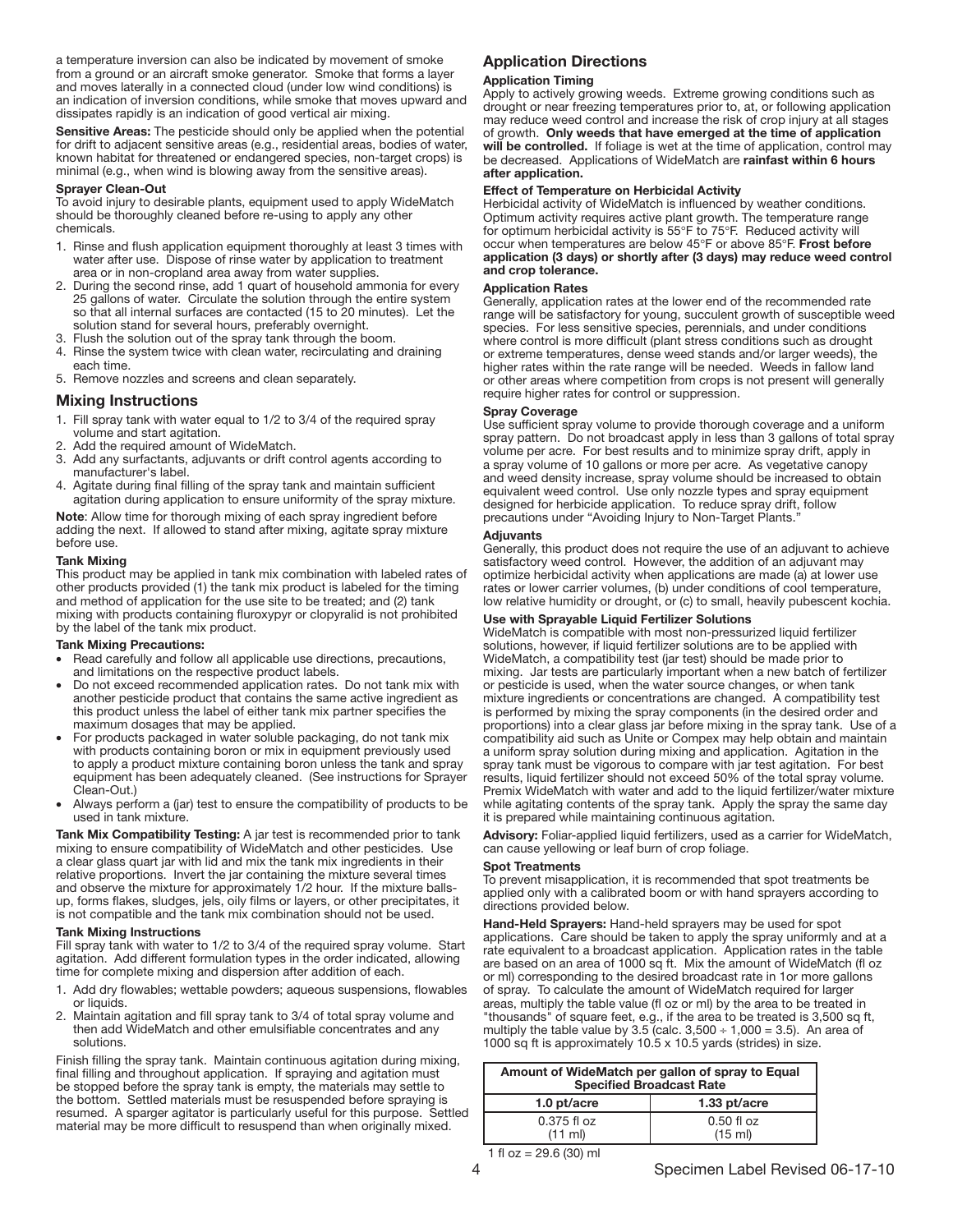## Broadleaf Weeds Controlled or Suppressed

Note: Numbers in parentheses (-) refer to footnotes below.

| <b>Weeds Controlled</b>        |                               | <b>Weeds Suppressed</b>      |                                    |
|--------------------------------|-------------------------------|------------------------------|------------------------------------|
| alfalfa, volunteer (from seed) | dock, curly                   | nightshade, hairy (5)        | alfalfa, volunteer (from perennial |
| artichoke, Jerusalem (1)       | flax, volunteer               | peas, volunteer              | plants)                            |
| beans, volunteer               | galinsoga                     | puncturevine                 | bindweed, field                    |
| bedstraw (cleavers) (2)        | grape species                 | purslane, common             | buffalobur (5)                     |
| buckwheat, wild (3)            | groundsel, common             | ragweed, common (1)          | canola, volunteer                  |
| burdock, common                | hawksbeard, narrowleaf        | ragweed, giant (1)           | field horsetail                    |
| chamomile, false (scentless)   | hawkweed, orange              | salsify, meadow (goatsbeard) | knapweed, Russian                  |
| chamomile, mayweed (dogfennel) | hawkweed, yellow              | sicklepod                    | knotweed                           |
| chickweed                      | hemp dogbane                  | sorrel, red                  | ladysthumb (5)                     |
| clover, black medic            | horseweed (marestail)         | sowthistle, annual           | mallow, common                     |
| clover, hop                    | jimsonweed (1)                | starthistle, yellow          | mustard species                    |
| clover, red                    | kochia (4)                    | sunflower (1)                | pennycress, field                  |
| clover, sweet                  | lentils, volunteer            | teasel, common               | pineappleweed                      |
| clover, white                  | lettuce, prickly              | thistle, bull                | potato, volunteer                  |
| cocklebur, common (1)          | locoweed, Lambert             | thistle, Canada (6)          | smartweed, green (5)               |
| coffeeweed                     | locoweed, white               | thistle, musk                | sowthistle, perennial (6)          |
| cornflower (bachelor button)   | mallow, Venice                | velvetleaf                   | thistle, Russian                   |
| daisy, oxeye                   | marshelder (1)                | vetch                        |                                    |
| dandelion                      | morningglory                  | wormwood, biennial           |                                    |
|                                | nightshade, black (5)         |                              |                                    |
|                                | nightshade, cutleaf (5)       |                              |                                    |
|                                | nightshade, Eastern black (5) |                              |                                    |

Suppression is expressed as a reduction in weed competition (reduction population or vigor) as compared to untreated areas. The degree of weed control and duration of effect may vary with weed size, density, application rate, coverage, and growing conditions before, during and after treatment.

- 1. For best control, apply up to 5 leaf stage of growth.
- 2. For best control, apply in the 1 to 4 leaf "whorl" stage of growth.<br>3. For best control, apply in the 1 to 3 leaf stage of growth, before v
- 3. For best control, apply in the 1 to 3 leaf stage of growth, before vining.<br>4. Includes herbicide tolerant or resistant biotypes. Best control is achieve
- Includes herbicide tolerant or resistant biotypes. Best control is achieved when weeds are at least 1 inch tall.
- 5. For best control or suppression, apply at the 2 to 4 leaf stage of growth.
- 6. For best control or suppression, apply from rosette to bud (pre-flower) stage of growth.

Perennial Weeds: WideMatch will control the initial top growth and inhibit regrowth during the season of application (season-long control). At higher use rates shown on this label, WideMatch may cause a reduction in shoot regrowth in the season following application; however, plant response may be inconsistent due to inherent variability in shoot regrowth from perennial root systems.

Management of Kochia Biotypes: Research has suggested that many biotypes of kochia can occur within a single field. While kochia biotypes can vary in their susceptibility to WideMatch, all will be suppressed or controlled by the 1 pint per acre labeled rate. Application of WideMatch at rates below the 1 pint per acre rate can result in a shift to more tolerant biotypes within a field.

Best Resistance Management Practices: Extensive populations of dicamba tolerant kochia have been identifled in certain small grain and corn production regions (such as Chouteau, Fergus, Liberty, Toole, and Treasure counties in the state of Montana). For optimal control of dicamba tolerant kochia in these counties, WideMatch is recommended at a minimum rate of 1.33 pint per acre. In addition, use of WideMatch should be rotated with products that do not contain dicamba to minimize selection pressure. Use of these practices will preserve the utility of WideMatch for control of dicamba tolerant kochia biotypes.

## Crop Uses

## Wheat (including Durum), Barley, Oats

Application Timing: Apply as a broadcast postemergence treatment to actively growing wheat, barley or oats, from the 3 leaf crop growth stage up to and including fiag leaf emergence (Zadoks scale 39) for control of listed broadleaf weeds. Apply when weeds are actively growing, but before weeds are 4 inches tall or vining. To obtain season-long control of perennial weeds such as Canada thistle, apply when the majority of the basal leaves have emerged from the soil up to bud stage. For suppression of volunteer potatoes, apply before potato plants are 6 inches tall. Only weeds emerged at the time of application will be controlled. Extreme growing conditions such as drought or near freezing temperatures prior to, at, and following time of application may reduce weed control and increase the risk of crop injury at all stages of growth. Do not use if cereal crop is underseeded with a legume.

Spot Application: Spot applications may be made, however, to prevent over-application spot treatments should be applied at rates and spray volumes equivalent to broadcast application. See instructions for Spot Application in Application Directions section.

#### Broadcast Application Rates:

(Numbers in parentheses (-) refer to footnotes following table.)

| Weed Size or Species (1)                                                                                       | <b>Application Rate</b><br>(pt/acre) |
|----------------------------------------------------------------------------------------------------------------|--------------------------------------|
| susceptible broadleaf weed seedlings less than<br>4 inches tall (2)                                            | 1.0                                  |
| susceptible broadleaf weed seedlings less than<br>8 inches tall or vining; dicamba tolerant kochia<br>biotypes | 1.33                                 |
| volunteer potatoes, mayweed chamomile (dog<br>fennel), pineappleweed                                           | 1.33                                 |

- 1. See Weeds Controlled or Suppressed section for a complete listing of weeds controlled or suppressed.
- 2. A rate of 1 pint per acre will provide satisfactory control of kochia seedlings less than 4 inches tall (including ALS resistant biotypes). However, when conditions for control are less favorable, such as under drought or cool temperatures, a rate of 1.33 pints per acre will provide more consistent control of kochia seedlings 1 to 4 inches tall. Control of small kochia will be more consistent if kochia is at least 1 inch tall. A rate of 1.33 pints per acre should be used for optimal control of dicamba tolerant kochia populations (see Management of Kochia Biotypes in the Broadleaf Weeds Controlled section above).

#### Tank Mixtures for Wheat (including Durum), Barley, Oats

WideMatch may be applied in tank mix combination with labeled rates of other products registered for postemergence application in wheat, barley, and oats. See Tank Mixing Precautions under Mixing Instructions. When tank mixing, do not exceed recommended application rates and use only in accordance with the most restrictive precautions and limitations on the respective product labels.

#### Restrictions:

- Do not allow livestock to graze treated areas or harvest treated forage within 7 days of application.
- Do not apply more than 1.33 pint of WideMatch per acre per growing season.
- **Preharvest Interval:** Do not apply closer than 14 days before cutting of hay or 40 days before harvesting of grain and straw.

## Grasses Grown for Seed

Application Timing: Apply to established grasses in the spring from the tiller stage prior to early boot stage. New grass seed plantings may be treated from the 2 true leaf stage to just before early boot stage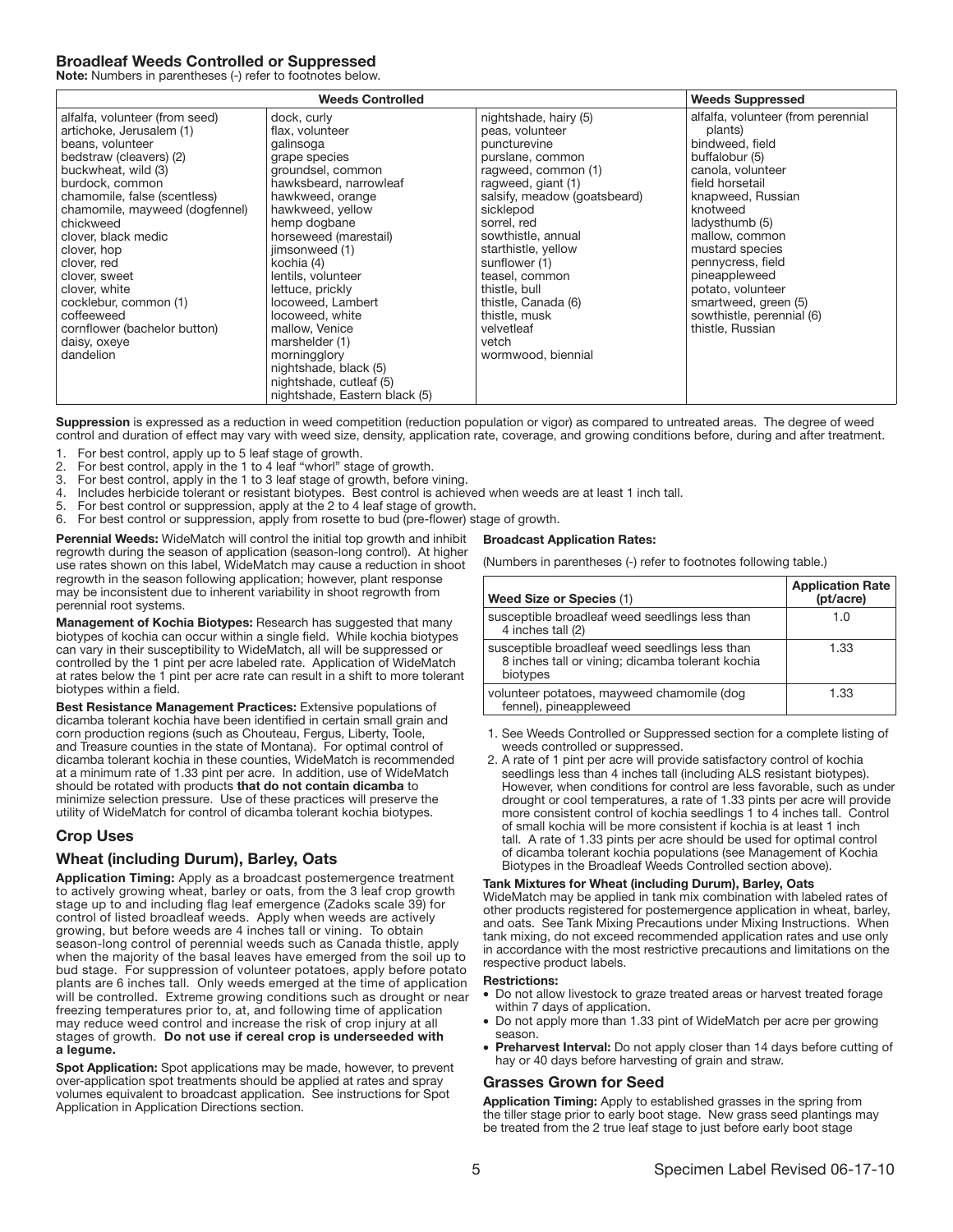of growth. Applications in the boot stage and beyond can result in increased potential for injury. Do not apply to bentgrass unless injury can be tolerated. Apply when weeds are actively growing, but before weeds are 4 inches tall or vining. For control of late-emerging Canada thistle or kochia, a preharvest treatment may be made after grass seed fully developed. Treatment of Canada thistle at the bud stage or later, or treatment of kochia greater than 8 inches tall may result in less consistent control. Post-harvest treatments in the fall may be made to actively growing Canada thistle after the majority of basal leaves have emerged.

## Broadcast Application Rates:

(Numbers in parentheses (-) refer to footnotes following table.)

| Weed Size or Species (1)                                                                                       | <b>Application Rate</b><br>(pt/acre) |
|----------------------------------------------------------------------------------------------------------------|--------------------------------------|
| susceptible broadleaf weed seedlings less than<br>4 inches tall (2)                                            | 1.O                                  |
| susceptible broadleaf weed seedlings less than<br>8 inches tall or vining; dicamba tolerant kochia<br>biotypes | 1.33                                 |
| volunteer potatoes, mayweed chamomile (dog<br>fennel), pineappleweed                                           | 1.33                                 |

- 1. See Weeds Controlled or Suppressed section for a complete listing of weeds controlled or suppressed. In newly seeded grass stands with minimal crop competition, mayweed (dog fennel) and pineappleweed may not be adequately controlled.
- 2. A rate of 1 pint per acre will provide satisfactory control of kochia seedlings less than 4 inches tall (including ALS resistant biotypes). However, when conditions for control are less favorable, such as under drought or cool temperatures, a rate of 1.33 pints per acre will provide more consistent control of kochia seedlings 1 to 4 inches tall. Control of small kochia will be more consistent if kochia is at least 1 inch tall. A rate of 1.33 pints per acre should be used for optimal control of dicamba tolerant kochia populations (see Management of Kochia Biotypes in the Broadleaf Weeds Controlled section above).

#### Retreat as necessary, but do not exceed 2.66 pints per acre per growing season.

Tank Mixtures for Grasses Grown for Seed: WideMatch may be tank mixed with 2,4-D, MCPA, dicamba, or bromoxynil to control additional broadleaf weeds. Refer to the manufacturer's label for use rates and tank mix guidelines. See Tank Mixing Precautions under Mixing Instructions. When tank mixing, do not exceed recommended application rates and use only in accordance with the most restrictive precautions and limitations on the respective product labels. Note: Dicamba or bromoxynil tank mixes may be useful in broadening the annual weed control spectrum, but may reduce long-term control of perennials such as Canada thistle. Do not tank mix WideMatch with 2,4-D, MCPA, or dicamba unless the risk to crop injury is acceptable.

#### Restrictions:

- Grazing restrictions: There are no grazing restrictions for lactating or non-lactating dairy animals.
- Harvest restrictions: Do not harvest grass for hay or silage from treated areas within 7 days of application.
- Slaughter restrictions: Meat animals must be withdrawn from treated forage at least 2 days before slaughter.
- Do not exceed 2.66 pints per acre per growing season.

## Field Corn

Application Timing: Apply as a broadcast or band treatment to field corn up to, and including, 5 fully exposed leaf collars (V5 growth stage). Do not broadcast apply to field corn with 6 fully exposed leaf collars (V6 growth stage). Applications to field corn beyond the V5 growth stage should be made as a directed spray using drop nozzles (see crop safety precaution below). Apply when broadleaf weeds are actively growing, but before weeds are 8 inches tall. To obtain season-long control of perennial weeds such as Canada thistle, apply after the majority of the weed's basal leaves have emerged up to bud stage. If wild buckwheat is present, apply before vining stage of growth. Only weeds emerged at the time of application will be controlled or suppressed.

## Broadcast Application Rates:

(Numbers in parentheses (-) refer to footnotes following table.)

| Weed Size or Species (1)                                                                                           | Application<br>Rate (pt/acre) |
|--------------------------------------------------------------------------------------------------------------------|-------------------------------|
| susceptible broadleaf weed seedlings less than<br>8 inches tall or vining; dicamba tolerant kochia<br>biotypes (2) | 1.33                          |
| volunteer potatoes                                                                                                 | 1.33                          |

- 1. See Weeds Controlled or Suppressed section for a complete listing of weeds controlled or suppressed.
- 2. A rate of 1.33 pints per acre will provide satisfactory control of kochia seedlings less than 8 inches tall (including ALS resistant biotypes). Control of small kochia will be more consistent if kochia is at least 1 inch tall. A rate of 1.33 pints per acre should be used for optimal control of dicamba tolerant kochia populations (see Management of Kochia Biotypes in the Broadleaf Weeds Controlled section above).

#### Options for Suppression or Control of Volunteer Potatoes:

- Pre plant Application (Suppression): Apply 1.33 pints per acre prior to planting when the majority of volunteer potato plants are 4 to 8 inches tall. For best results, leave soil undisturbed and plant field corn two weeks following application.
- Post emergence Application (Suppression): Apply 1.33 pints per acre when the majority of volunteer potato plants are 4 to 8 inches tall.
- Pre-Plant and Postemergence Application (Control): To control heavy populations of volunteer potato, a pre-plant application of 1.33 pints per acre of WideMatch may be followed by a postemergence application of 1.33 pints per acre. Do not exceed two applications per season.

Crop Tolerance Precaution: Crop injury (stem curvature, stunting and brace root injury) may occur with some corn hybrids or lines when WideMatch is applied as a broadcast treatment. Hybrids or lines that are susceptible to phenoxy injury may also be susceptible to injury from WideMatch. Use of dicamba or 2,4-D (tank mixed or applied sequentially) may increase the potential for injury. Consult current seed corn company herbicide management guidelines for further information.

Tank Mixtures for Field Corn: WideMatch may be applied alone or in tank mix combination with other herbicides registered for pre emergence or post emergence application in field corn unless tank mixing is specifically prohibited by the label of the tank mix product. See Tank Mixing Precautions under Mixing Instructions. When WideMatch is tank mixed with a companion herbicide, follow applicable use directions, precautions, restrictions, and limitations listed on the manufacturer's label. Refer to Crop Tolerance Precaution (above) for additional information regarding combinations with dicamba or 2,4-D. If an adjuvant is added to the spray mixture as a requirement of the tank mix partner, follow label directions for both the tank mix partner and the adjuvant product.

#### Restrictions:

- Do not make more than two applications or apply more than 2.66 pints per acre per crop season.
- Do not allow livestock to graze treated areas or harvest treated forage within 47 days of application.
- Preharvest Interval: Do not apply less than 90 days before harvest of grain and stover.

## Non-Crop Uses

Rotation to Broadleaf Crops: Do not plant broadleaf crops in treated areas until an adequately sensitive bioassay shows that no detectable clopyralid is present in the soil. (See Crop Rotation Intervals in the General Information section.)

## Conservation Reserve Program (CRP) Acreages - Permanent Grasses Only Non-Cropland: Including Fencerows, Farm Building Sites and Equipment Pathways

#### Do not use on CRP acreages or non-cropland that is underseeded with desirable legumes, clovers, or other sensitive broadleaf plants.

Application Timing: Apply as a broadcast postemergence treatment control of broadleaf weeds in established perennial grasses. Apply when weeds are actively growing, but before weeds are 8 inches tall or are vining. To obtain season-long control of perennial weeds such as Canada thistle, apply after the majority of the weed's basal leaves have emerged up to bud stage. Later applications may result in less consistent control.

Conditions of plant stress, such as drought, will increase potential for injury to grasses at all stages of growth. Do not apply to newly seeded areas grasses until well established. Perennial grasses are considered well established tillers and secondary roots have developed and growing vigorously.

## Broadcast Application Rates:

(Numbers in parentheses (-) refer to footnotes following table.)

| <b>Weed Size or Species (1)</b>                                               | Application<br>Rate (pt/acre) |
|-------------------------------------------------------------------------------|-------------------------------|
| susceptible broadleaf weed seedlings less than<br>8 inches tall or vining (2) | $1.33 - 2.66$                 |

- 1. See Weeds Controlled or Suppressed section for a complete listing of weeds controlled or suppressed.
- 2. Control of small kochia will be more consistent if kochia is at least 1 inch tall.